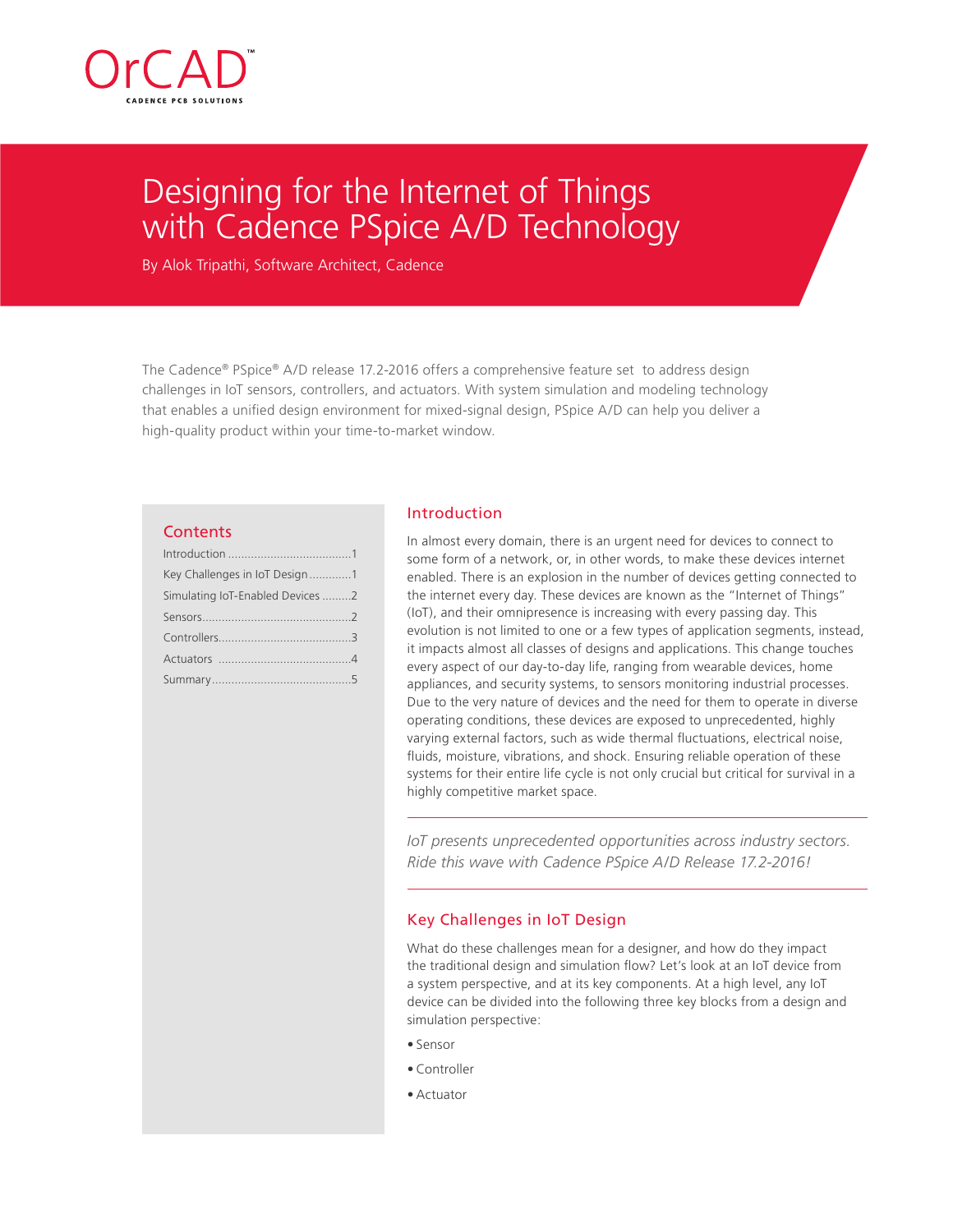

Above these three key functional blocks, there are standard communication layers, such as ZigBee, RFID, Bluetooth, BACnet, and CoAP, that enable communication, or establish a connection, to the internet. In some cases, you may have sensors, controllers, and actuators all housed in single body, and in some cases, these could be part of different modules, but connected to each other.

## Simulating IoT-Enabled Devices

From a design-simulation perspective, designs of IoT-enabled devices require the ability to:

- Design all three blocks of IoT devices
- Simulate the complete system

Traditionally, designers rely on SPICE simulation for designing a system for reliable and predictable operation. A persistent question in today's times for designers is: Can we still rely on SPICE simulation for designing the newer generation IoT-enabled devices? And the answer is, yes. The Cadence PSpice A/D release 17.2-2016 enables designers to effectively overcome IoT design challenges. The system aggregators typically simulate the system by aggregating available models of off-the-self components that are readily available in the market. For several cases, you might not have a model available, or the available model may not be a traditional SPICE model. The PSpice A/D release 17.2-2016 offers you additional modeling capabilities to meet this specific need. The next section presents an overview of the unique capabilities PSpice A/D offers to meet design and simulation challenges for these IoT-enabled devices.

## Sensors

The purpose of these devices is to sense physical or electrical parameters, such as voltage, current, power, pressure, light, motion, position, proximity, occupancy, weight, and temperature, which can be processed further.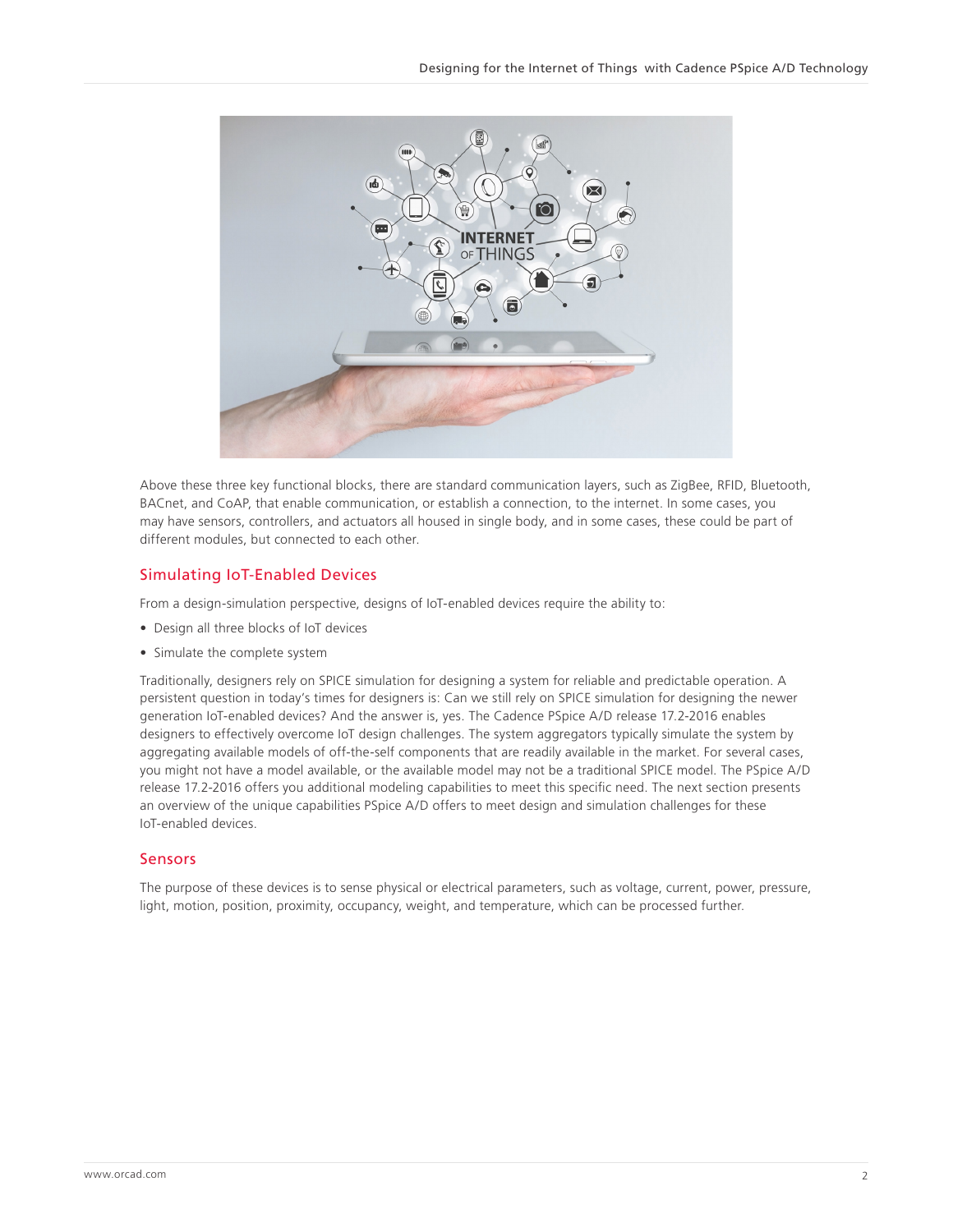

*Figure 1: Simulating frequency response of a sensor input impedance*

These sensors act as the eyes and ears of the vast interconnected system. Sensors, as their name suggests, are the sensitive elements in the design flow, and require careful design for reliable circuit implementation and functioning. Almost all of these sensors are the front-end analog type, and based on precision electronics. Some of the common design challenges for sensors are high-precision amplifiers, mixed-signal converters, and digital processing. Any unwanted parasitic elements in the signal chain can render the sensor data unreliable, or unusable. Therefore, maintaining the best signal-to-noise ratio is critical in IoT devices. PSpice A/D is the tool of choice for the simulation of analog and precision electronics circuits. With its accurate time-tested simulator and vast built-in library of sensors and precision electronics devices, it provides a jump start for front-end analog sensor design and simulation.



*Figure 2: New PSpice Device Modeling Interface*

PSpice A/D offers several different modeling tools and analysis techniques to accurately model and simulate these diverse types of sensors to meet design challenges. One can model a component using various levels of abstraction, as per the design need. These abstraction levels include architectural, functional, behavioral, gate level, circuit level, and physical implementation.

#### **Controllers**

In general, controllers fall into two categories, simple on-off controllers and advanced feedback-loop-type controllers with complex algorithms implemented in high-level languages, such as C/C++.

<sup>\*</sup> Functionality available in PSpice AA or PSpice SLPS Option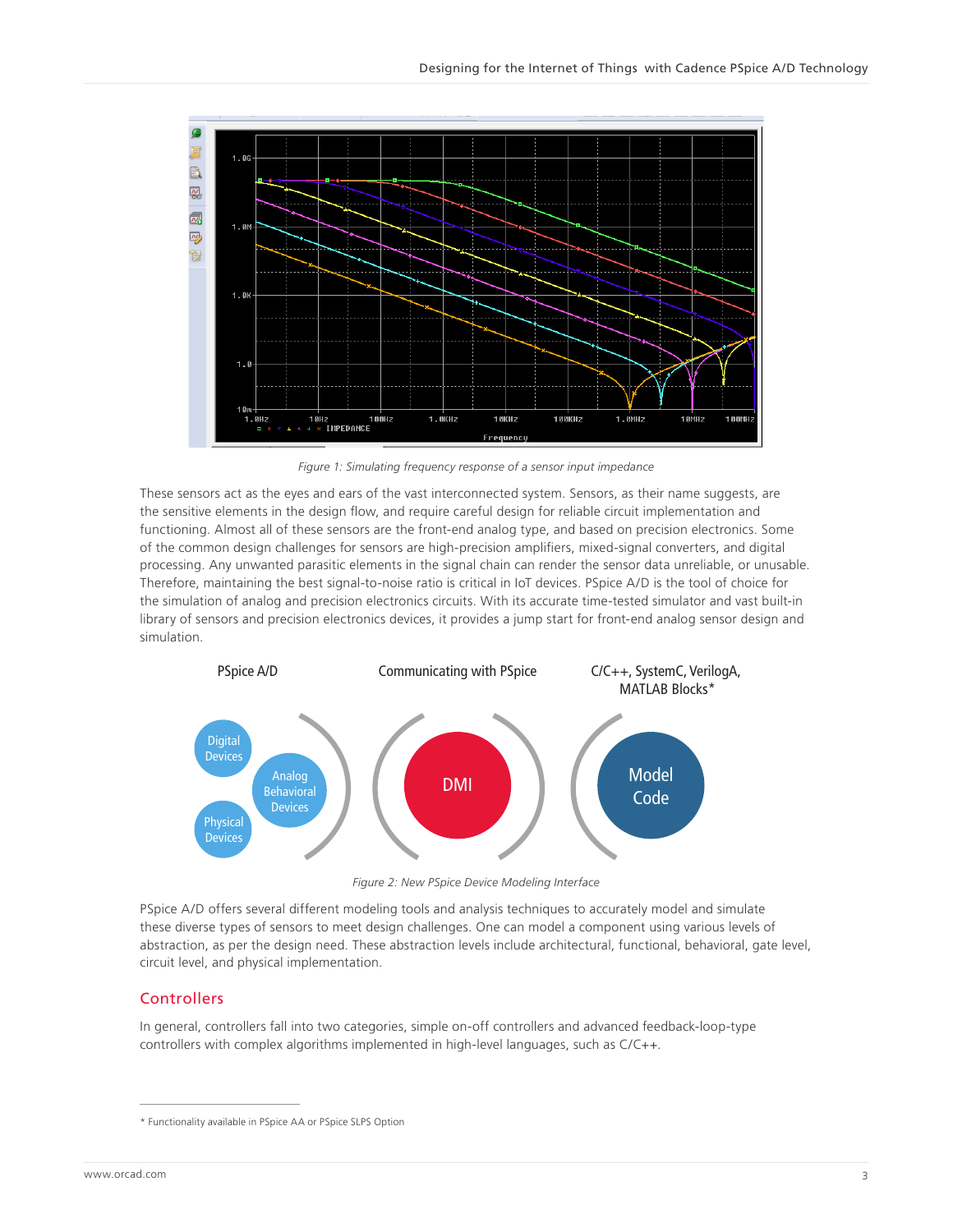

*Figure 3: Digital worst-case simulation and best-in-class mixed-signal waveform analysis in PSpice A/D*

Depending upon their application, IoT devices require one of these controllers. On-off controllers are simpler to implement but pose additional design challenges in the specific context of IoT devices. Some of these challenges are propagation delays and appropriate voltage levels at interfaces. These challenges arise due to the differing interconnects, digital logic families, and classes of devices. PSpice A/D offers a true mixed-signal design environment with an integrated analog and event-driven simulator with a fully automated analog-to-digital convertor (ADC) and digital-to-analog convertor (DAC) interface generator. This evironment enables fast design intent capture, simpler modeling techniques, and accurate results. With its unique digital worst-case analysis and multilevel digital signal support, designers can easily simulate integration of controllers in true real-life operating conditions.

For modeling a controller with feedback loop, PSpice A/D offers comprehensive design modeling and simulation techniques. One can use conventional "spice" modeling techniques, such as precision electronics devices model and analog behavior modeling techniques, to model analog controllers. Designers can also use the new PSpice Device Model Interface\* to model digital, SystemC®, or MATLAB-based systems to model digital controllers.

## **Actuators**

One can argue that actuators are the least impacted module of this IoT design evolution. However, this may not be true, or be true only to a limited extent—miniaturization of devices and the need to conserve energy offer significant challenges for actuator designers, and the users of these actuators in systems. For example some of these devices may be expected to operate for very long durations on standard AA batteries.

<sup>\*</sup> Functionality available in PSpice AA or PSpice SLPS Option